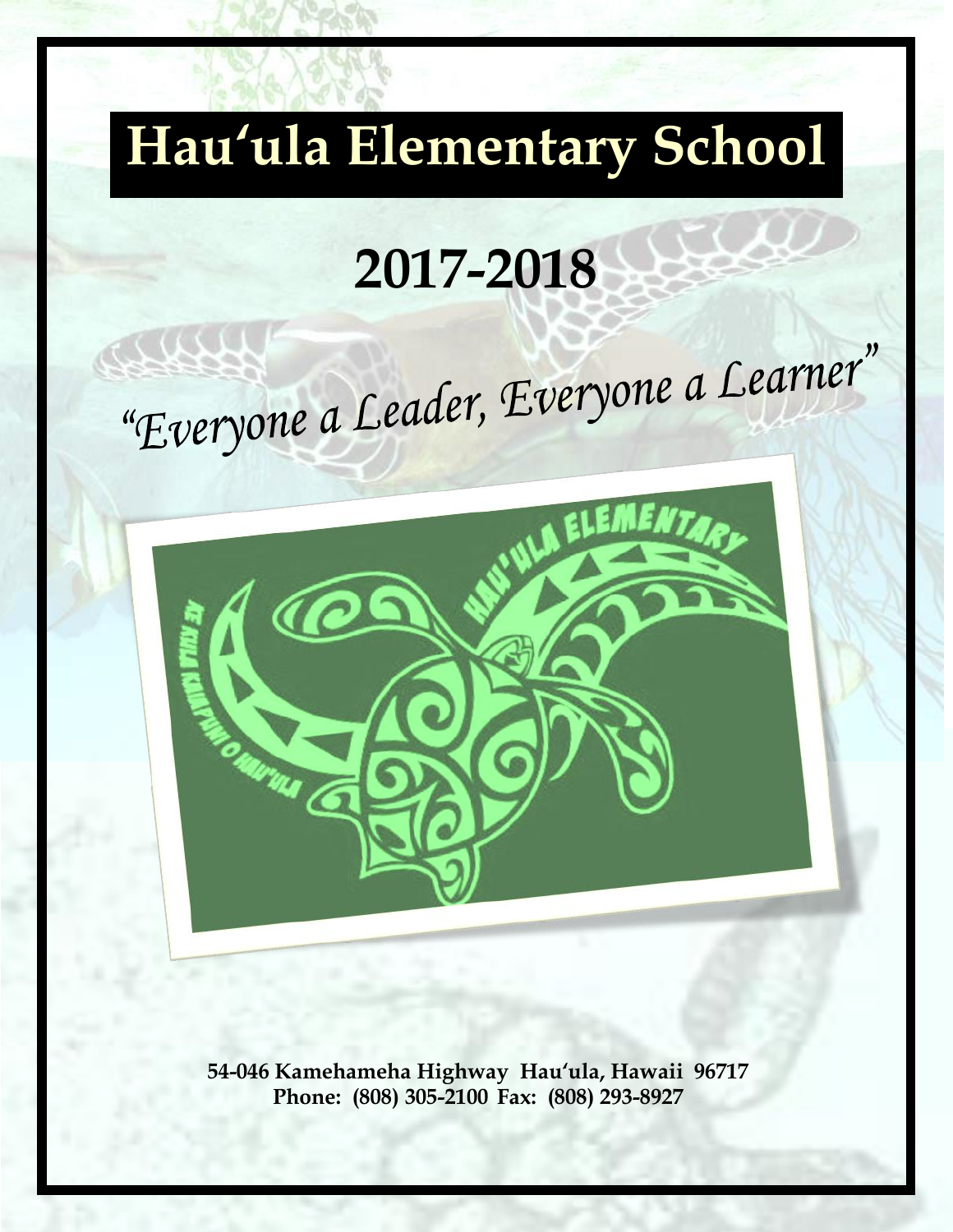## *STATEMENT ON THE HANDBOOK*

This Handbook provides students and parents with information regarding school policies and services. This handbook supersedes any prior handbooks. In order to keep pace with laws and requirements affecting our mission, vision and goals, this handbook may be modified or revoked at any time without notice or taking into consideration prior practices or customs. Parents are encouraged to consult with school administration if they have questions.

Education helps prepare your child to become a responsible and contributing member of society. It is important that student, family and school work together and help each other - after all, education is a community affair!

*Please read and discuss the information in the handbook. Students and Parents are expected to be familiar with the information in the Handbook. Should you have any questions, please feel free to call the school office. Mahalo!*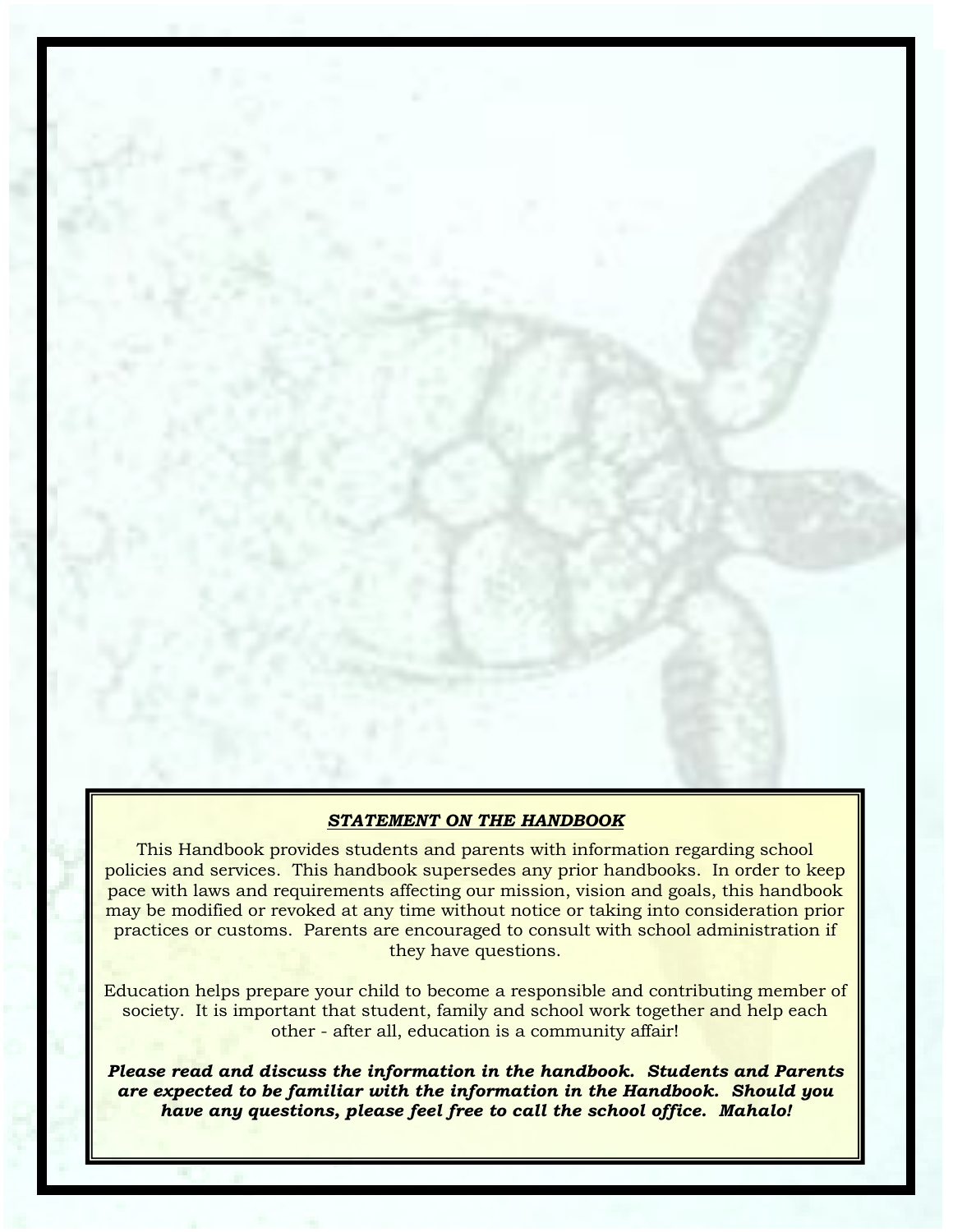# **HAU'ULA ELEMENTARY SCHOOL**

Ext. 3052100

# **PRINCIPAL**

U'ilani Kaitoku Ext. 3052100

#### **COUNSELOR**

Marcus Nikora Ext. 3052131

#### **STUDENT SERVICES COORDINATOR (SSC)**

Mike Aronica Ext. 3052122

#### **SCHOOL ADMINISTRATIVE SERVICES ASSISTANT (SASA)**

Nadean Preston Ext. 3052102

# **OFFICE ASSISTANTS**

Mary Simmons-Student Records Ext. 3052101 Margaret Schmid Clerk Ext. 3052123 Julene Kawaauhau-Bus Pass Ext. 3052110

#### **ATTENDANCE/MEAL TRACKER CLERK**

Denice Heffernan Ext. 3052103

### **HEALTH AIDE**

Mary Munoz-Thomas Ext. 3052112

#### **AFTERSCHOOL PROGRAMS**

Maile Ho Ext. 3052128 Leona Tupou Ext. 3052128

#### **PURPOSE OF THE STUDENT PLANNER**

Students are responsible for bringing their student planner to school daily and are expected to review and adhere to the contents of the planner. Students are expected to demonstrate pride in Hau'ula Elementary School through appropriate behavior that contributes to a positive school environment. The student planner is to help students be organized and keep track of information and due dates for assignments, projects and assessments. There is a \$5 replacement fee for additional planners.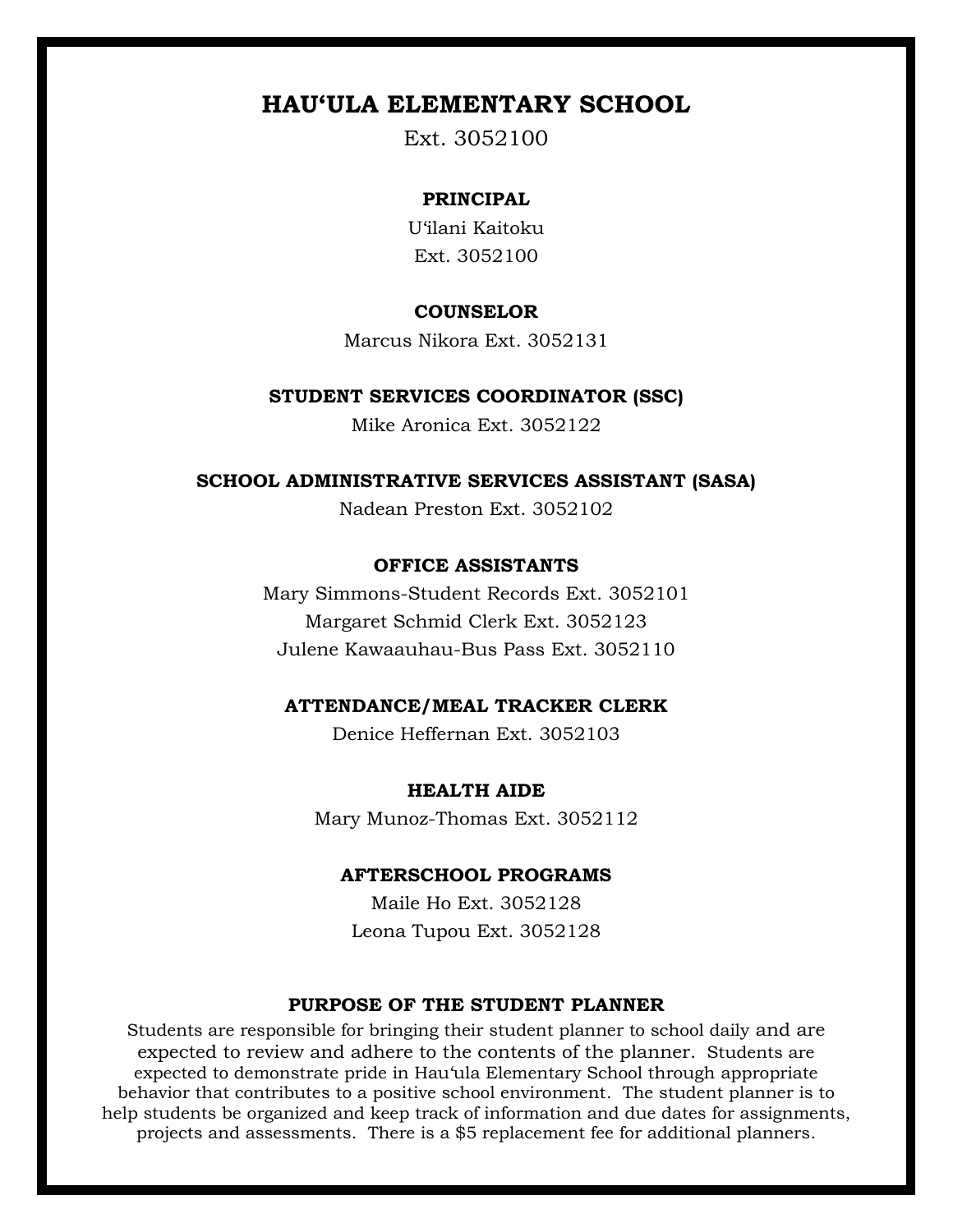#### *COMMITMENT TO LEARNING*

*VISION: Hau'ula students are equipped with the knowledge, skill, and integrity (Hawaiian values) needed to be life-long learners and contributing citizens of the world*

*MISSION: We, the 'Ohana of Hau'ula Elementary work together to perpetuate academic excellence and traditional Hawaiian values to inspire students to be life-long learners and contributing citizens of the world.*

### *GUIDELINES OF SUCCESS:*

*Be Safe, Be Respectful, Be Responsible*

# *OUR VALUES:*

*'Ohana: Having positive relationships and working well with others.*

*Hō'ihi: Respect for people, places and things Kuleana: Responsible for actions and learning Laulima: Working together to achieve a common goal*

*Mālama: Taking care of self and others Pono: Making good choices that lead to positive rewards*

*Ho'oikaika: Being healthy Kūlia I ka Nu'u: Always doing ones best Po'okela: Displaying excellence Ha 'aheo: Taking pride in one's self and culture*

#### *GENERAL LEARNER OUTCOMES Hau'ula Elementary Students will be able to:*

- Be responsible for one's own learning.
- Work well with others.
- Engage in complex thinking and problem solving
- Recognize quality performance and produce quality products
- Communicate Effectively
- Use a variety of technology effectively and ethically

#### *ATTENDANCE*

- Attendance is a STRIVE HI Indicator that supports student success. Students are expected to be in school on time, every day. The State goal is 95% average daily attendance. A warning bell rings at 7:45am and school begins at 7:50am.
- **Reporting of Attendance:** State of Hawaii Attendance Procedures require schools to notify parents/guardians when a student attains five (5) absences from school. This is

in reference with Hawaii Revised Statutes Section 302A-1135.

#### *ABSENCES*

- **Chronic absenteeism** is one of the most powerful predictors of student success and is a key focus of the Strive HI Performance System. In the State of Hawaii, **students are considered chronically absent if they miss 15 or more days of school for any reason excused and unexcused.** A letter is sent home when a child has reached 5 absences. After 5 absences, a home visit or call by the Counselor, Administrator or Social Worker will be made.
- **Reporting an absence:** Parent/guardian must contact the school by 9:00am at 305- 2100 the morning of the absence. If no call is received, the attendance clerk will call to verify the absence.
- **Returning to school for absences longer than 3 days:** Absences longer than 3 days requires a doctor's note or a letter of explanation upon return to school. This serves as documentation and communicates that the student has been cleared to return to school.
- **Absence due to medical treatment:**  Students who are absent due to medical reasons should call the school office. Homework may be requested from the teacher and can be picked up afterschool. Please call the office before coming.
- **Head Lice** (ukus)**:** General practice includes inspection by the health aide of a student who may have ukus. Parents will be contacted and provided information on home treatments.
- **Planned Vacation/Trips:** Families are discouraged from travelling when school is in session. For absences longer than 5 days, parent/guardian needs to call the attendance clerk at 305-2100. It is considered an unexcused absence. Teachers are not expected to provide homework.
- **Students who leave school before 11:00am or arrive after 11:00am are considered absent; except Wednesdays – students who leave before or arrive after 10:30am are considered absent.**
- **The student is responsible for making up any missing assignments during his/her absence. All assignments must be completed as instructed by the teacher.**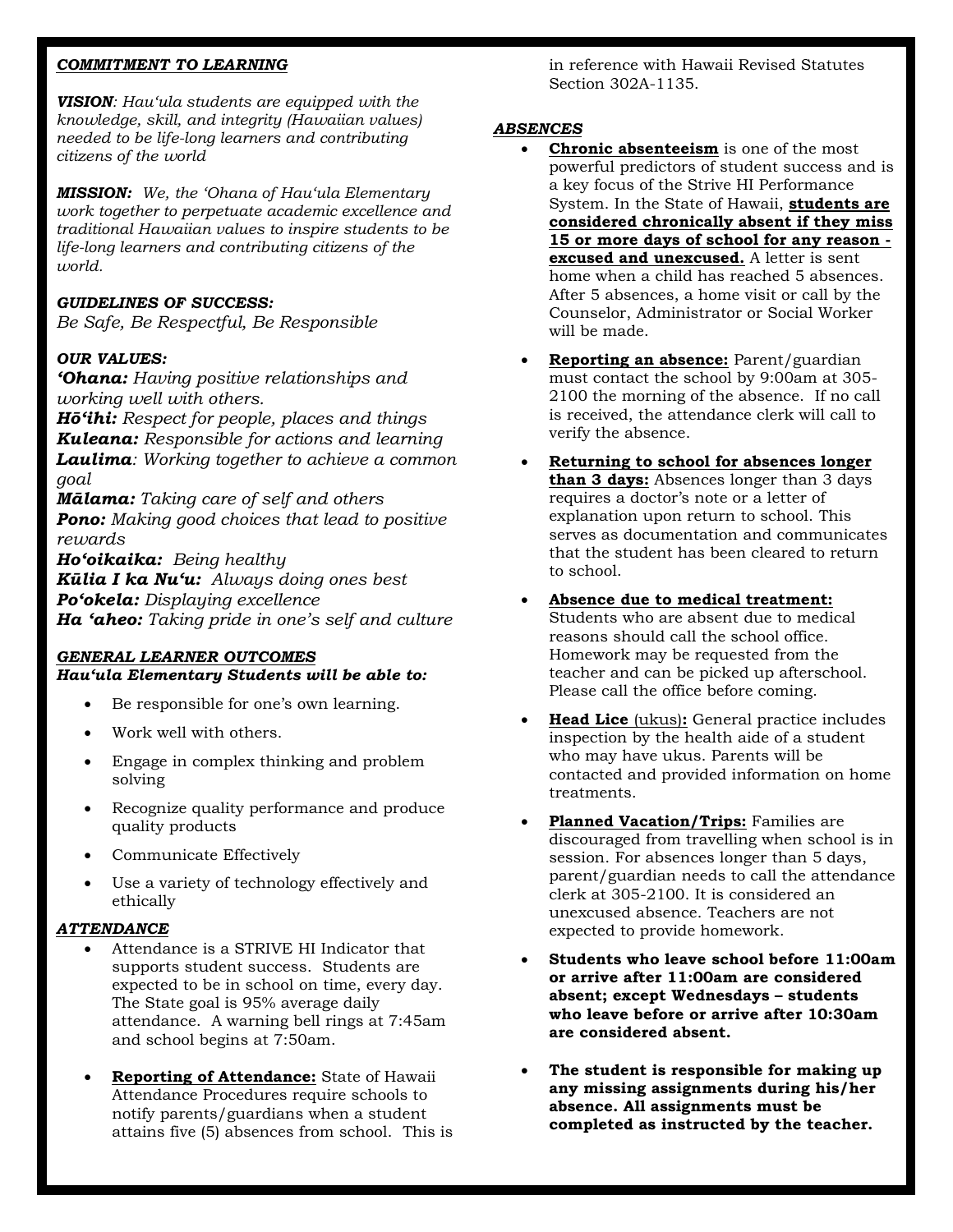#### *TARDY*

- School begins at 7:50am. Students who are not in class by 7:50am are considered tardy.
- Excused tardies require written documentation and approval by the administrator.
- Students who are tardy must obtain a pass from the office before going back to class.
- The school will contact parents/guardians when a student attains five (5) tardies. Students with excessive tardies will be monitored.

#### *EARLY RELEASE PASS*

- The Parent/Guardian must notify the office, when requesting an early release pass.
- Only the Parent/Guardian and adults listed on the Student Information form will be able to sign the child out. The office may ask for *proper identification* before student is released.
- STUDENTS WILL NOT BE RELEASED FROM CLASS WITHOUT THE STUDENT PASS.

#### *VISITORS*

- All visitors must check in at the school office and must present proper identification upon request.
- The school will issue a visitor pass in exchange for your ID. Your ID will then be returned when the visitor badge is returned.
- Students not enrolled at Hau'ula Elementary will not be allowed to stay in classes except approved by the school administrator.

#### *VOLUNTEERS*

Volunteers must be cleared before working in our classes by having

- a current TB clearance
- have completed Volunteer Orientation (please make an appointment with Julene 305-2100)

#### *PARENT INVOLVEMENT POLICY*

As Partners in Learning, Hau'ula Elementary SUPPORTS the Parent/Family Involvement Policy which is: The Board of Education recognizes that a child's education is a responsibility shared by the school and the family during the entire period the child spends in school. To support the goal of the Department of Education, which is to educate all students effectively, schools and parents must work as knowledgeable partners.

The parent involvement program will be comprehensive and coordinated in nature. It will include, but not be limited to, the following components of successful parent involvement programs:

- Communication between home and school is regular, two-way, and meaningful.
- Responsible parenting is promoted and supported.
- Parents play an integral role in assisting student learning, including successful achievement of the Hawaii Content and Performance Standards.
- Parents are welcome in the school, and their support and assistance are sought.
- Parents are partners in the decisions that affect children and families.
- Community resources are made available to strengthen school programs, family practices, and student learning.

#### *JOINT RESPONSIBILITIES:*

#### **AS A SCHOOL WE WILL…**

- FOCUS ON YOUR CHILD AS A LEARNER and persevere in nurturing their desire to learn and achieve.
- CREATE A POSITIVE LEARNING ENVIRONMENT by encouraging positive social interaction, civic responsibility, active engagement in learning and self-motivation.
- DEMONSTRATE COMMITMENT to help every child achieve success, because we believe that all children can learn.
- CREATE A CLIMATE OF OPEN COMMUNICATION through clear expectations, active listening, and encouraging student reflection and evaluation.
- PROVIDE MEANINGFUL EXPERIENCES which connect learning to everyday life and are based on desired student outcomes.
- TREAT EACH CHILD with Dignity and Respect.
- SUPPORT PARENTS AND FAMILIES in decisions relating to their child's education.

#### **AS PARENTS/FAMIILIES WE WILL…**

- PROVIDE for my child's physical, emotional, social and behavioural development by sending my child to school regularly, on time, well rested with a plan to eat breakfast at home or school.
- STRIVE to create an atmosphere at home that supports learning by designating a place for homework and having supplies available.
- BECOME life-long learners and teachers while preparing and supporting our child to achieve Standards.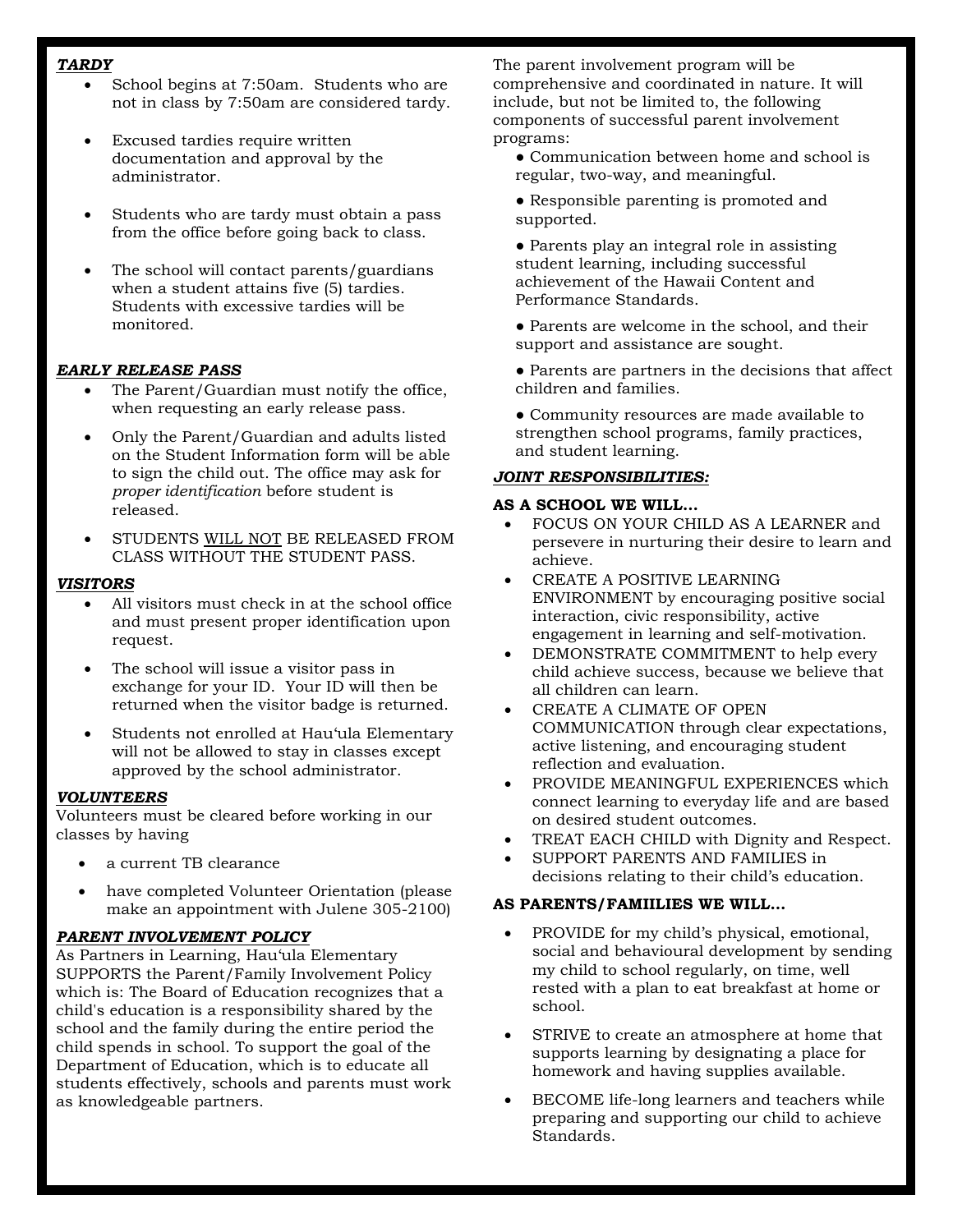- SUPPORT our child's school by volunteering and participating in school functions, reviewing and responding to all home-school communication and encouraging my child to follow all rules.
- SUPPORT our child's teacher by attending parent conferences, reading with our child daily, and being a stakeholder in our child's decisions relating to their education.

#### **AS A STUDENT I WILL…**

- BE RESPONSIBLE FOR MY OWN LEARNING by having a positive attitude about school, coming on time every day and being prepared for class.
- BE A COMMUNITY CONTRIBUTOR by following school and classroom rules, respecting myself, other students and school personnel, and helping to keep my school safe.
- BE A COMPLEX THINKER by making good choices and solving problems in more than one way.
- BE A QUALITY PRODUCER by recognizing what good work looks like and doing my best each time.
- BE AN EFFECTIVE COMMUNICATOR by being a good listener and speaker, and asking for help when needed.
- USE TECHNOLOGY EFFECTIVELY AND ETHICALLY as a resource for research, as a tool to organize and produce a product, and by following all safety guidelines.

#### *SUPERVISION BEFORE and AFTERSCHOOL*

- We do NOT provide supervision for students before 7:00am and after school at 2:05pm MTTHF and 12:35pm on Wednesdays.
- For safety, the campus needs to be cleared 15 minutes after school ends unless your child is enrolled in a 21st Century afterschool program or the A+ Program.
- The school playground, hallways and classrooms are OFF LIMITS to students before and after school EXCEPT:
	- o When teacher has scheduled a meeting with the student.
	- o The student is registered for 21st Century or the A+ Afterschool Program.
	- Student is completing service hours under the supervision of an adult.
- o Student is participating in an approved school activity/program.
- Parents are responsible for transport arrangements and ensuring that students are picked up on time.
- **Before School:** All students are to report to the cafeteria in the morning. Students will be escorted to the classrooms from the cafeteria.

#### *BUS TRANSPORTATION*

 Bus services are provided for students who live more than one mile from Hau'ula Elementary. Please call Julene at 305-2100 for application and information.

#### *HEALTH ROOM REFERRALS*

- Students who become sick or injured during school will be referred to the health room.
- The Health Aide will assess the conditions and contact parent/guardian if follow up is necessary.

#### *STORAGE OF MEDICATION IN SCHOOL*

- A *Request for Administration/Storage of Medication in School* form needs to be completed and returned to the Health Aide.
- Students whose requests have been approved need to bring their medication(s) in its original container to the Health Aide.
- All medication must be stored at the Health Room.

#### *STUDENT INFORMATION FORMS*

- Parents are to complete and return the following forms:
	- o Student Information Form w/
	- Emergency Plan for Closing of School
	- o Emergency Card
- **IT IS ABSOLUTELY NECESSARY THAT THESE FORMS BE KEPT CURRENT.** A new form must be completed and the school office must be informed of any changes to address, phone number, contact person, etc...

#### *MEAL APPLICATIONS*

- Applications are sent home at the beginning of the school year and additional forms are available at the office. Applications are also available online at hionlineapps.primeroedge.com
- You will be notified by letter or email of your lunch status.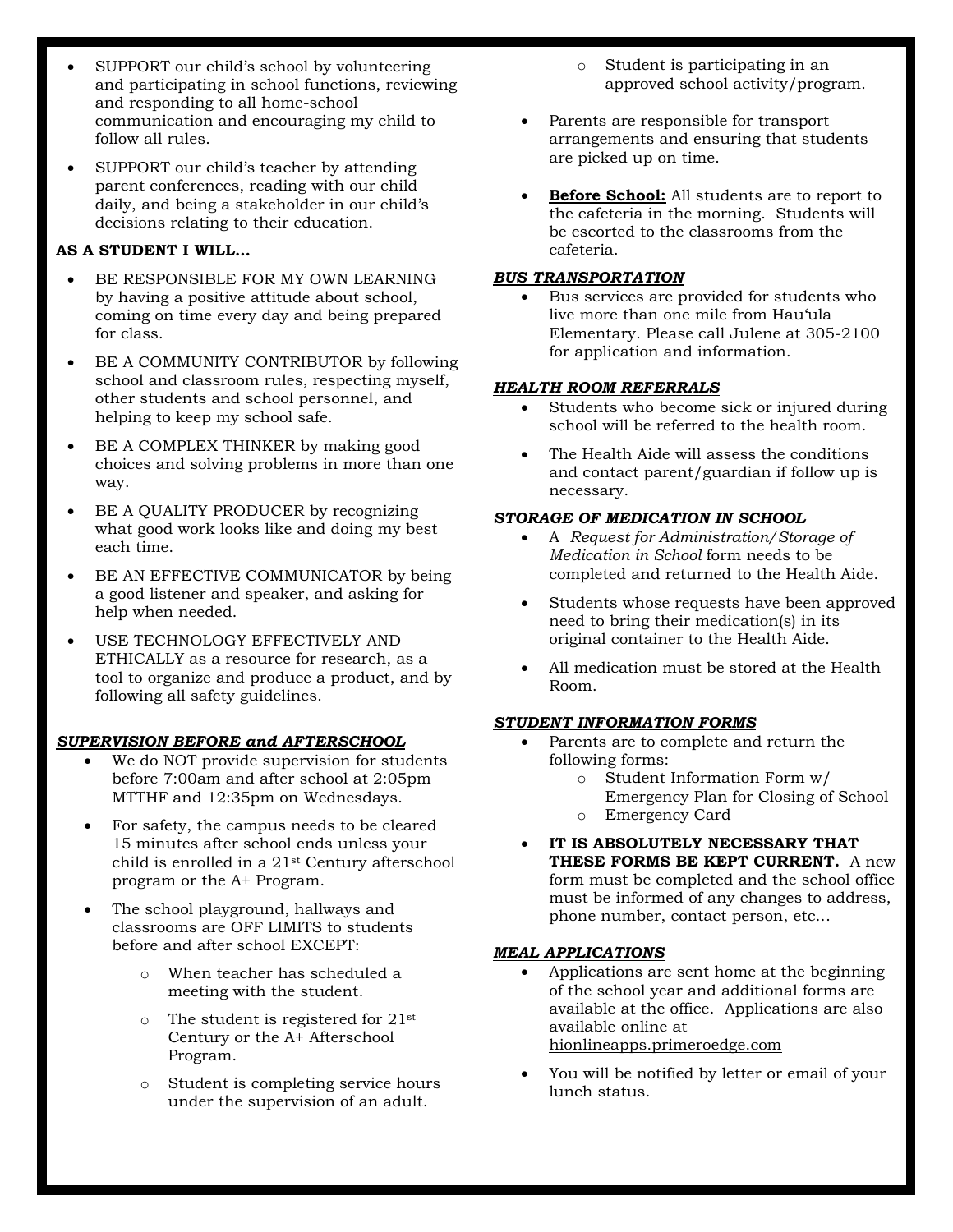#### *MEAL TRACKER ACCOUNTS*

- Cash payments are not accepted in the cafeteria. Meal payments are processed by the Meal Tracker account system in the office.
- Payments to be deposited into student accounts must be made in the school office. Deposits are processed daily.
- Parents are responsible to check the balance of their child's meal tracker account. Lunch loans are not allowed.
- Parent/guardian will be asked to provide a home lunch should the account reach a negative balance that exceeds the amount allowed.
- Questions regarding your child's application can be addressed with School Food Services at (808) 733-8414.
- Questions regarding your child's account balance or status can be addressed at the office. We cannot give account information over the phone.

#### **BREAKFAST**

• The last breakfast is served at 7:40am.

#### *LUNCH*

 Lunch is served at the following times: 11:00am: grades K-1 11:30am: grades 2-3 12:05pm: grades 4-6

#### *RECESS*

 Students are encouraged to bring nutritious, and healthy snacks such as fruits, vegetables, whole grain crackers…

*WELLNESS POLICY:* The Wellness Guidelines address the Board of Education Policy 1110-6 and fulfil the requirements of Public Law 108-265.

- *Junk food items such as candy, soda, dried saimin, and family size bag of chips are not be allowed in school as they contradict the Wellness Guidelines.*
- *Food items and snacks that are not meeting the wellness guidelines will be held and may be picked up afterschool.*

#### *DRESS CODE GUIDELINES*

- At Hau'ula Elementary we believe that dressing appropriately promotes a positive school environment that supports and prepares students for a college and career ready future.
- **Monday-Thursdays and Field Trips**: School shirts are available for purchase. Students

are required to wear their school shirts on field trips.

- **Fridays**: Students may wear Aloha attire or nice casual clothes that meet the appropriate dress standards.
- Special school events like Picture Taking day and Graduation should adhere to the Dress Standards.

#### *THESE ITEMS ARE NOT APPROPRIATE:*

pants worn below the hip, revealing clothingincluding halter tops or shirts showing bare midriffs, shorts or skirts that are above midthigh.

#### *FOOTWEAR, SUNGLASSES AND HATS*

- Footwear is REQUIRED.
- Sunglasses and headgear including hats, visors and sunshades must be removed before entering a classroom and building. Sunglasses may not be worn indoors unless required for medical reasons.

#### *T-SHIRT INFORMATION*

 School shirts may be purchased at the office. For more information, please call the office at 305-2100. Students are encouraged to wear school shirts Monday-Thursday.

#### *FIELD TRIPS*

- A signed *Parent Authorization for Student Travel form* along with payment are due to the teacher at least ONE WEEK prior to the scheduled field trip.
- Home lunch, footwear and school shirt are standard for all field trips unless otherwise noted by teacher.
- Students who are not able to attend a field trip will be assigned to another teacher with appropriate work by their homeroom teacher.

#### *LEARNING EXPECTATIONS and OUTCOMES*

- At the beginning of the year, teachers will be sending home information regarding expectations for student learning, appropriate behavior, grading policies, curriculum guides, volunteer opportunities and available resources to help your child succeed. Please take the time to go through the information. Call the office if you have questions.
- Individual student conferences are held after first semester.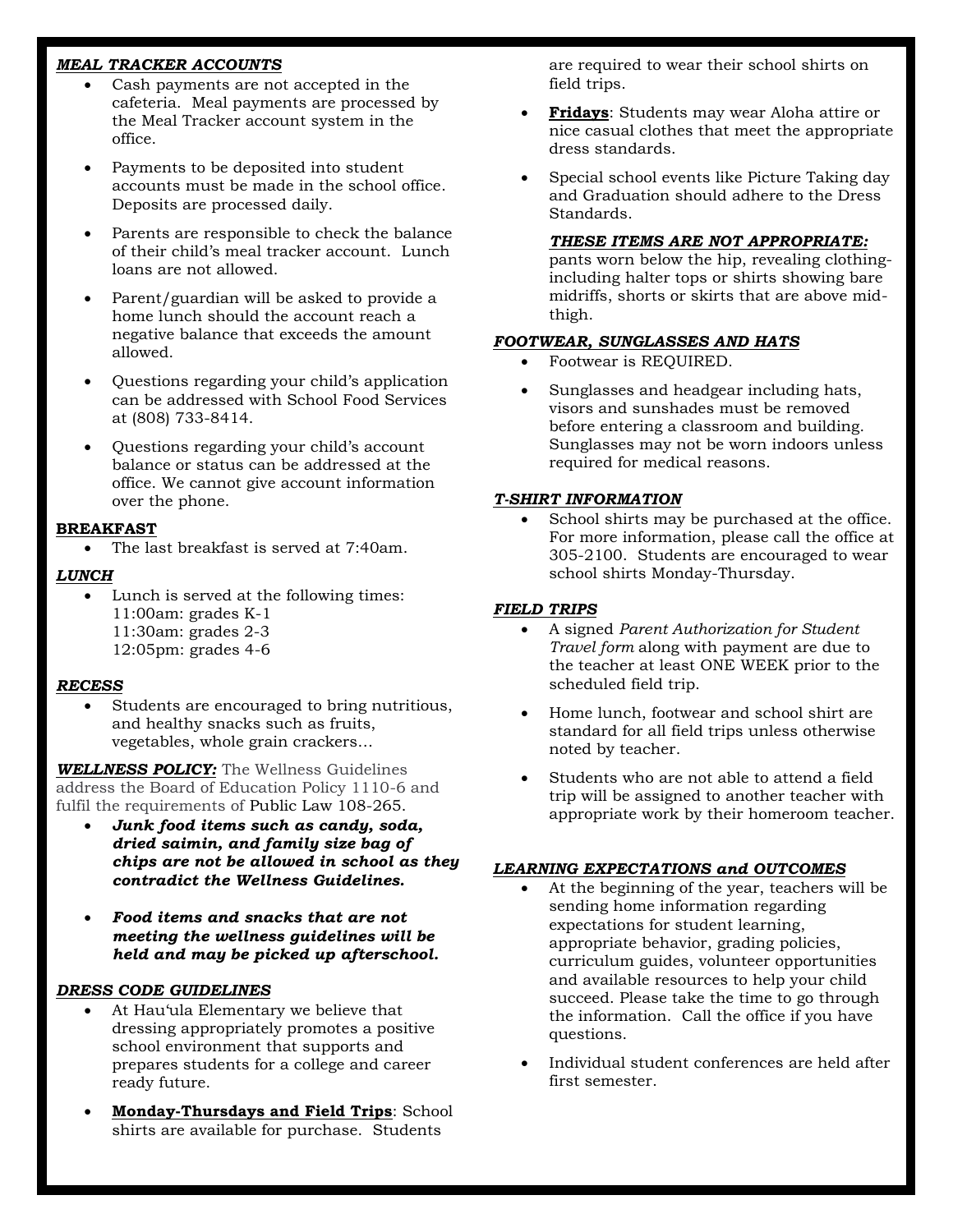### *BACK TO SCHOOL NIGHT*

- Back to School Night is held a few nights before the start of the school year. It is an opportunity to meet your child's teacher, drop off school supplies, become familiar with the school facilities, meet and greet our Staff and become acquainted with other families and community partners.
- Individual student conferences are held after first semester.

# *REPORTING STUDENT PROGRESS TO PARENTS*

- Student Progress Reports, or report cards, are a permanent record of your child's academic progress. The original is kept by the school and parents will receive a copy of this report.
- First, Third, and Fourth Quarter report cards are sent home with students. Second quarter report cards are distributed at Parent/Teacher Conferences.

# *PARENT/TEACHER CONFERENCES*

- The purpose is to report the child's progress, share information with each other.
- At the end of the 1st quarter, conferences may be scheduled by your child's teacher "as needed."
- Conferences for all students are scheduled after the 2nd quarter (end of the first semester).
- During conference weeks, school will end and students dismissed one hour earlier than the normal scheduled time (except on Wednesday).

# *INTERIM REPORTS*

 Parents may receive a Mid-Quarter report for their child if the child is not showing adequate progress at that time. This report is sent so that parents can be aware of needed areas of improvement in specific subject areas.

# *STUDENT PLANNER*

- Students from Grades 1- 6 will receive a Student Planner at the start of the school year. This planner is used to keep track of assignments. Planners are to be taken home at the end of the day and brought back to school the next day.
- Parents need to read and initial their child's planner on a daily basis. Teachers and parents can communicate to each other by writing notes in this planner.
- Students who lose their planners will be assessed a fee of \$5.00 to purchase a replacement.

# *HOMEWORK*

- Homework may be assigned daily and is a supplement to lessons they learned in class. Please communicate with your child's teacher if you have questions regarding homework assignments.
- Students who need help with homework should communicate with their teacher and plan to attend remedial or tutoring classes that are offered before, during and after school.

# *CARE OF TEXTBOOKS & OTHER MATERIALS*

- Students are responsible for all textbooks assigned to them. Students are responsible for covering and maintaining the condition of these textbooks throughout the year. They are also responsible for the library books borrowed and other materials assigned to them.
- If lost or damaged, students are required to make restitution. The fee is determined by the replacement cost.

## *PERSONAL PROPERTY*

- *Students are responsible for their own property brought to school* and should not bring expensive items to school as they may get lost or stolen.
- *THESE ITEMS ARE NOT ALLOWED:*  Phones, toys, balls, cards, dice, games, or portable media devices (ex. iPods, MP3 players, hand-held games...) Items will be confiscated and student or parent will be asked to pick it up at the office.

# *TELEPHONE CALLS/MESSAGE*

 The office will not be put through phone calls during instructional time. Messages from parents will be delivered to the student's classroom when it is not interfering with instructional time.

# *CEL PHONES*

- If your child brings a cell phone to school, it is with the understanding that the phone is the responsibility of the child.
- Cell phones are not to be used during school hours. Students who need to call home may use the office phone. Parents who need to contact their children may call the school office and leave a message.
- The school will not be responsible for any lost, damaged, or stolen phones.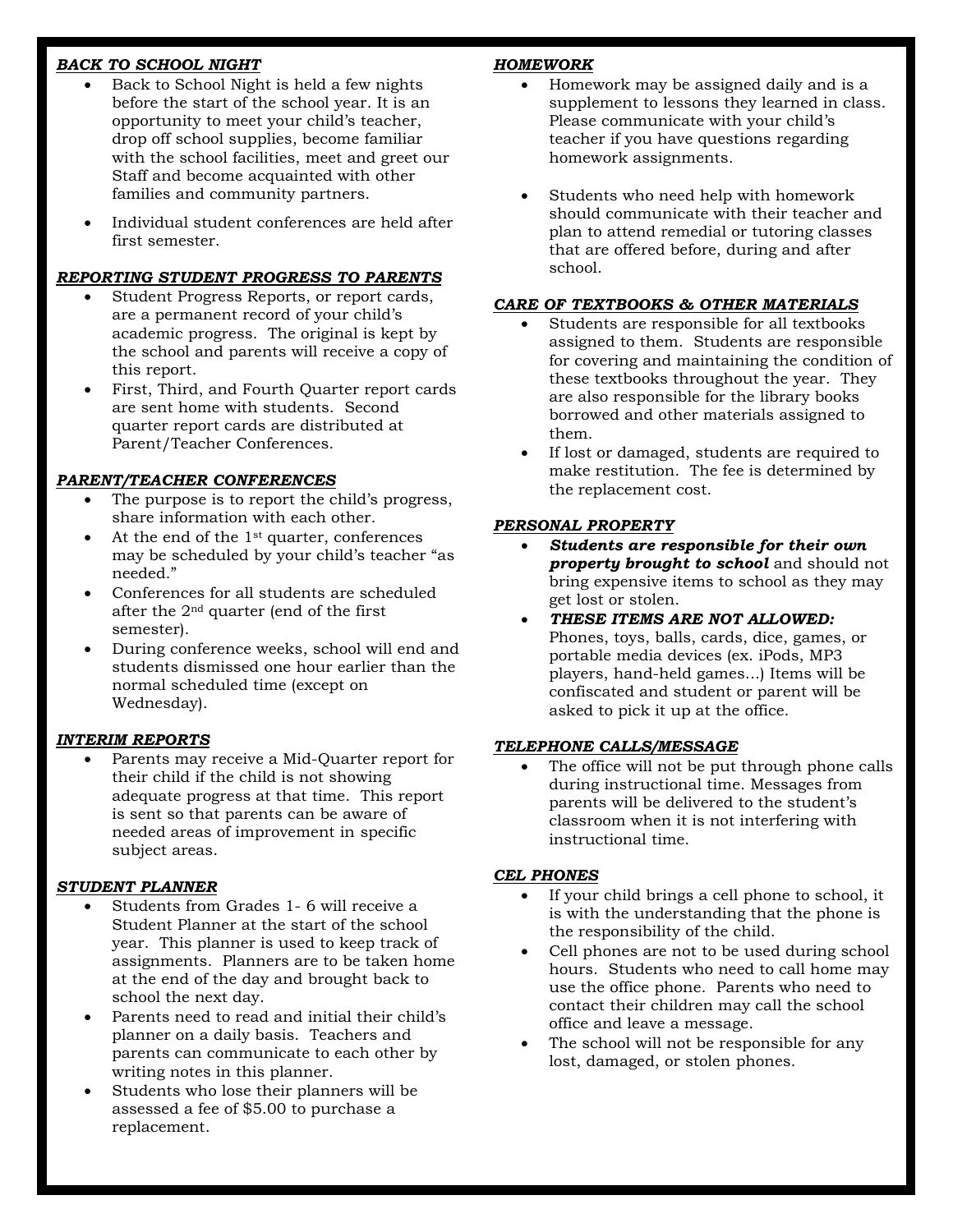#### *FIRE DRILLS*

- Fire drills are held at regular intervals throughout the year. When the fire alarm sounds or fire alarm light flashes, students are instructed to leave the building and walk quickly and quietly in an orderly manner directly to the nearest assigned area as specified by the evacuation map.
- Students who are in the bathroom should exit the room and locate his/her teacher at the designated area.
- There should be no talking or hesitancy in leaving the buildings during these drills.

#### *EMERGENCY EVACUATION*

- **Parents are to remain off campus in the event of any emergency.**
- If an evacuation is needed, we will proceed to our evacuation site. Please wait until you are notified via the media (radio/television) or phone to pick up your child. Be sure to bring an ID with you as parents must present proper identification to the teacher.
- School closures will be announced via the media (radio/television).

#### *STUDENT COUNCIL*

- The Student Council is the governing body of our school. This council consists of a President, Vice President, Secretary, Treasurer, Historian and School Community Council Representative.
- All officers are elected by the student body and must be an "exemplary" student at all times. Failure to do so may result in an impeachment.

#### *WITHDRAWAL FROM SCHOOL*

- Students who are transferring out of the school, will need a parent to come to the office to complete a *Request for Release Form*.
- Please **allow 3-5 working days** for the release forms to be ready.

#### *ASSEMBLIES*

- Students are recognized in both academics and behavior for their efforts and achievements over one month. Super Stars are nominated by the child's teacher and encompasses the characteristics of our General Learner Outcomes, Hawaiian Values and Behavior Expectations.
- Parents/Guardians will be contacted by the teacher via note or phone call should their

child be selected to receive an award at the assembly.

#### **"SUPER STAR" ATTRIBUTES:**

 **S SELF-DIRECTED LEARNER** GLO 1: Responsible for one's own learning Value: Kuleana

"It's important to be in school on time, everyday"

#### **U USER OF TECHNOLOGY**

GLO 6: Uses a variety of technology effectively and ethically Value: Pono " I know the rules and can follow them"

#### **P PROBLEM SOLVER**

GLO 3: Engages in Complex Thinking and Problem Solving Value: Po'okela "I can solve problems by thinking about possible solutions"

#### **E EFFECTIVE COMMUNICATOR**

GLO 5: Communicates effectively with others Value: Ohana "I use an appropriate voice and words to talk"

#### **R RESPECTFUL**

GLO 2: Works well with others. Value: Hō'ihi " I am considerate of people, places, and things"

#### **S STRIVES FOR QUALITY WORK**

GLO 4: Recognizes quality performance and produces quality products Value: Kūlia I ka Nu'u "I strive to do my best!"

#### **T TEAM PLAYER**

GLO 2: Works well with others. Value: Laulima "I can help and serve others"

#### **A ACTIVE MIND**

GLO 3: Engages in Complex Thinking and Problem Solving Value: Ho'oikaika "I do well in school when my mind is healthy"

**R RESPONSIBLE**

GLO 1: Responsible for one's own learning. Value: Ha'aheo "I can follow directions and do my part"

#### **S SERVICE LEARNER**

GLO 3: Engages in Complex Thinking and Problem Solving Value: Laulima "Working together to achieve a common goal"